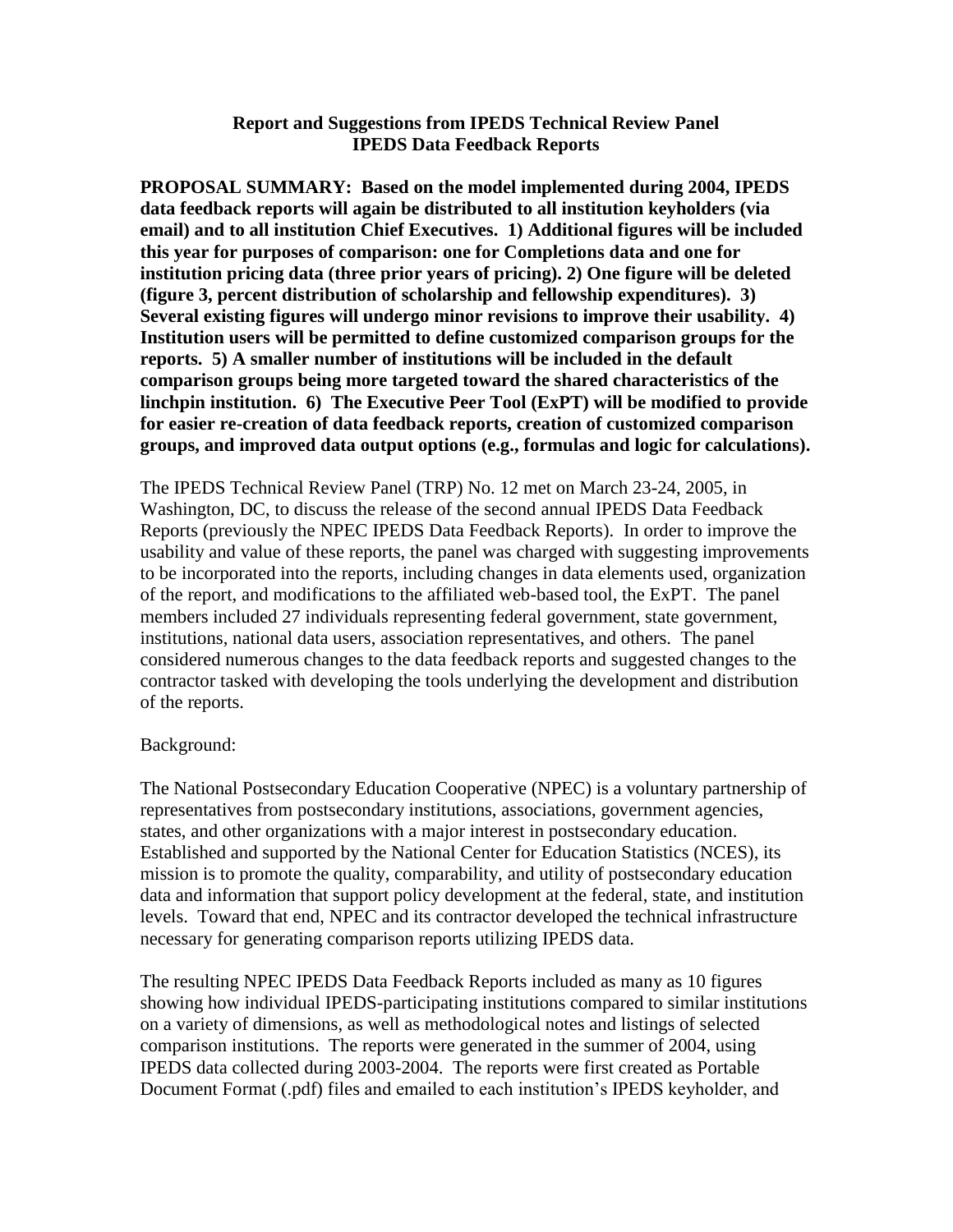subsequently were printed (in color on heavy bond paper) and mailed to each institution's Chief Executive of record. Additionally, a web-base tool, the Executive Peer Tool (ExPT) was deployed as a complementary resource to the reports, allowing users to recreate the comparison data figures using comparison groups of one's own choosing. Both the Data Feedback Report and the ExPT were intended to increase visibility of the uses of IPEDS data, demonstrate uses of IPEDS data for comparison purposes, and underscore the importance of institutions providing accurate and timely data within their IPEDS surveys.

NCES has committed resources and funding toward creating a second annual report to be created and distributed, via the same methods, in the summer of 2005. Based on feedback received after the distribution of the 2004 data feedback reports, NCES will be making changes to the reports to improve their utility.

# Proposal:

The TRP reviewed the existing data feedback report format and scrutinized each of the figures contained within. Considering the feedback received from report recipients in 2004, the additional data available for use in future reports, and the value of the comparison groups used in creating the first-generation reports, the panel members suggested the following changes:

- Comparison groups should be customizable by institution users so that the final report utilizes a comparison group that is meaningful to the institution.
- A smaller number of institutions should be included in the default comparison groups providing more meaningful reports to the individual institutions. Default comparison groups should range from approximately 15 to 35 institutions.
- Due to the smaller number of institutions in the comparison groups, the preferred measure of central tendency for the comparison group should be the median, rather than the mean, for all figures.
- Figures utilizing student FTE calculations should be clarified, by using explicit titles, footnotes, and methodological notes, to explain that IPEDS collects only credit-based instructional activity, thus student FTE is not a comprehensive measure of instructional activity at all institutions.
- The ExPT should permit users to re-create the data feedback reports in their entirety, for any desired institution, using the default comparison group or a customized comparison group.
- Figure 3, "Percent distribution of scholarship and fellowship expenditures, by type of award, fiscal year 2003," has limited utility and should be deleted in order to make room for a more useul figure.